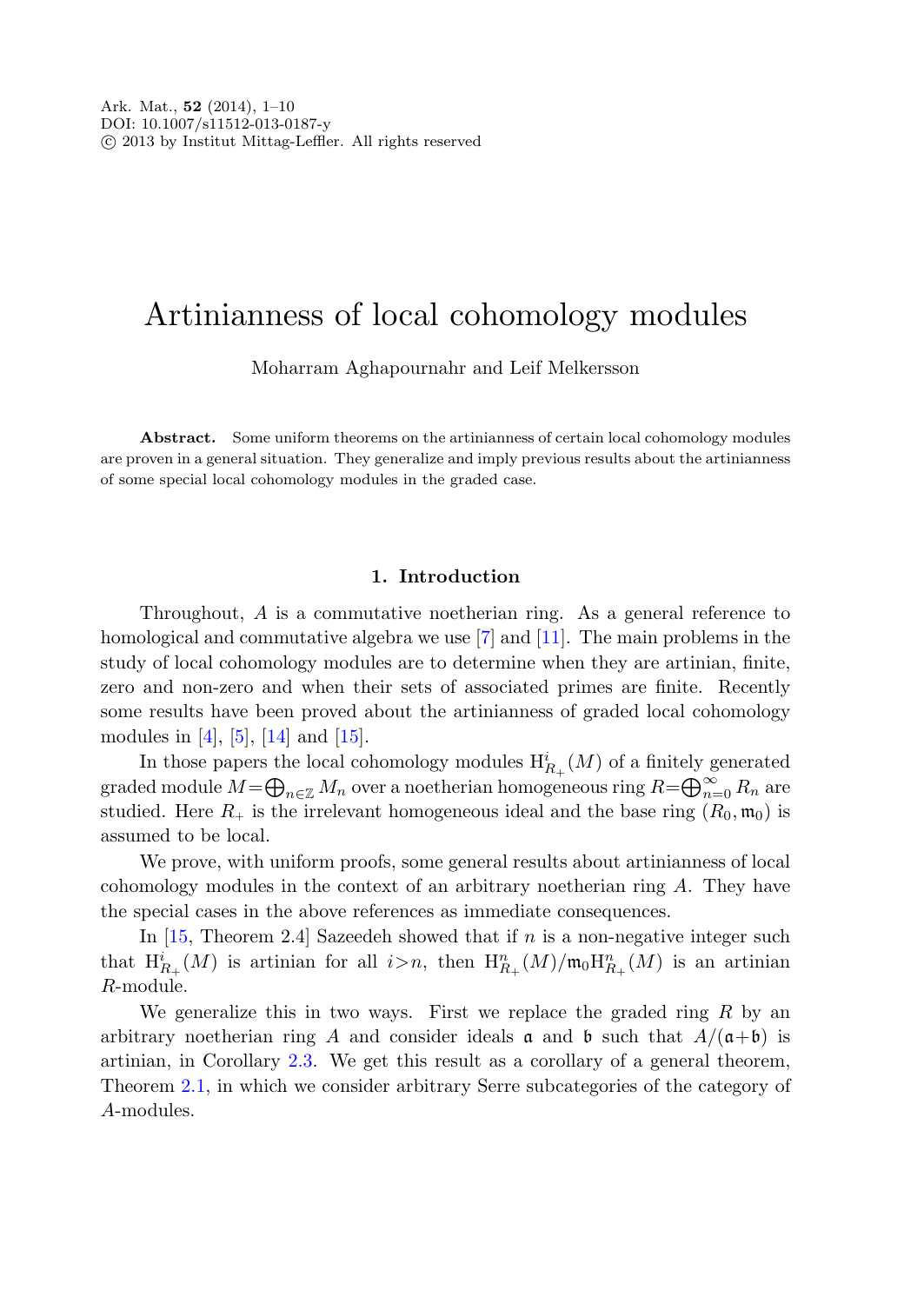A Serre subcategory of the category of A-modules is a full subcategory closed under taking submodules, quotient modules and extensions. An example is given by the class of artinian A-modules. A useful method to prove that a certain module belongs to such a Serre subcategory is to apply the homological principle of [[13,](#page-8-6) Corollary 3.2]:

• Suppose we are given a (strongly) connected sequence  $\{T^i\}_{i=0}^{\infty}$  of functors between the abelian categories  $A$  and  $B$  and a Serre subcategory  $S$  of  $B$  (i.e., a full subcategory such that whenever  $0 \rightarrow X \rightarrow Y \rightarrow Z \rightarrow 0$  is an exact sequence in  $\beta$ , then X and Z both belong to S if and only if Y belongs to S), then for  $f: X \rightarrow Y$ , a morphism in A and  $i \geq 0$ , if  $T^i$  Coker f and  $T^{i+1}$  Ker f are in S, then also Coker  $T^i f$ and Ker  $T^{i+1}f$  are in  $S$ .

<span id="page-1-1"></span>Let  $A$  be a noetherian ring and  $\mathfrak a$  be an ideal of  $A$ . An  $A$ -module  $M$  is called a-cofinite if  $\text{Supp}_A(M) \subset V(\mathfrak{a})$  and  $\text{Ext}^i_A(A/\mathfrak{a},M)$  are finite A-modules (i.e., finitely generated A-modules) for all i. This notion was introduced by Hartshorne in [\[9](#page-8-7)]. For more information about cofiniteness with respect to an ideal, see [\[10\]](#page-8-8), [[8\]](#page-8-9) and [[13\]](#page-8-6).

## **2. Main results**

**Theorem 2***.***1.** Let S be a Serre subcategory of the category of A-modules. Let M be a finite A module,  $\mathfrak a$  be an ideal of A and n be a non-negative integer such that  $H^i_\mathfrak{a}(M)$  belong to S for all  $i > n$ . If  $\mathfrak b$  is an ideal of A such that  $H^n_\mathfrak{a}(M/\mathfrak b M)$ belongs to S, then the module  $\mathrm{H}^n_\mathfrak{a}(M)/\mathfrak{b} \, \mathrm{H}^n_\mathfrak{a}(M)$  belongs to S.

*Proof.* Let  $\mathfrak{b}=(b_1, ..., b_r)$  and consider the map  $f : M^r \to M$  that is defined by  $f(x_1, ..., x_r) = \sum_{i=1}^r b_i x_i$ . Then Im  $f = \mathfrak{b}M$  and Coker  $f = M/\mathfrak{b}M$ . Since  $H^i_{\mathfrak{a}}(M)$  is in S for all  $i > n$  and  $\text{Supp}_A \text{Ker } f \subset \text{Supp}_A M$  it follows from [\[1](#page-8-10), Theorem 3.1] that  $H_{\mathfrak{a}}^{n+1}(\text{Ker } f)$  is also in S. By hypothesis  $H_{\mathfrak{a}}^n(\text{Coker } f)$  belongs to S. Hence by [[13,](#page-8-6) Corollary 3.2] Coker  $H^n_\mathfrak{a}(f)$ , which equals  $H^n_\mathfrak{a}(M)/\mathfrak{b}H^n_\mathfrak{a}(M)$ , is in  $\mathcal{S}$ .  $\Box$ 

<span id="page-1-0"></span>**Corollary 2***.***2.** Let a and b be two ideals of A. Let M be a finite A-module and n be a non-negative integer. If  $H^i_\mathfrak{a}(M)$  is artinian for  $i>n$  and  $H^n_\mathfrak{a}(M/\mathfrak{b} M)$  is artinian, then  $\operatorname{H}_{\frak{a}}^n(M)/\frak{b}\operatorname{H}_{\frak{a}}^n(M)$  is artinian.

*Proof.* In Theorem [2.1](#page-1-1) take S as the category of artinian A-modules.  $\Box$ 

The next corollary generalizes [[15,](#page-8-5) Theorem 2.4], as said in the introduction.

**Corollary 2.3.** Let **a** and **b** be two ideals of A such that  $A/(\mathfrak{a}+\mathfrak{b})$  is artinian and let M be a finite A-module and n be a non-negative integer. If  $H^i_{\mathfrak{a}}(M)$  is artinian for  $i > n$ , then  $\mathrm{H}^n_\mathfrak{a}(M) / \mathfrak{b} \, \mathrm{H}^n_\mathfrak{a}(M)$  is artinian.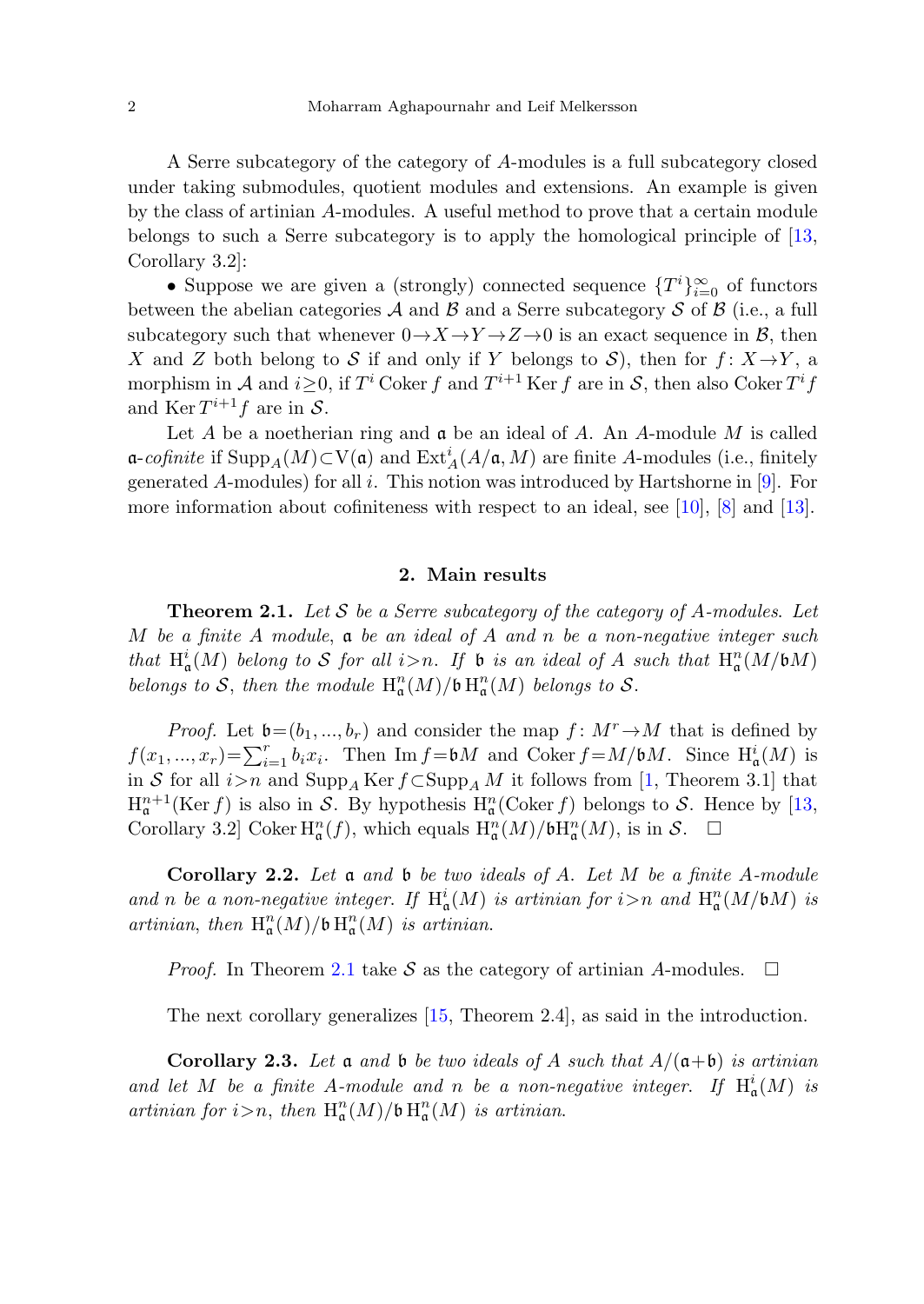<span id="page-2-0"></span>*Proof.* Note that  $H_{\mathfrak{a}}^n(M/\mathfrak{b}M)\cong H_{\mathfrak{a}+\mathfrak{b}}^n(M/\mathfrak{b}M)$ , which is artinian.  $\Box$ 

**Corollary 2.4.** Let M be a finite A-module such that  $H^i_{\mathfrak{a}}(M)$  is artinian for  $i>n$ , where n is a positive integer, then  $\mathrm{H}^n_\mathfrak{a}(M)/\mathfrak{a}\mathrm{H}^n_\mathfrak{a}(M)$  is artinian.

*Proof.* Note that  $H_{\mathfrak{a}}^n(M/\mathfrak{a}M)=0$  when  $n\geq 1$ .  $\Box$ 

*Remark* 2.5. In Corollary [2.4](#page-2-0) we must assume that  $n>1$ . Take any ideal  $\mathfrak{a}$  in a ring A such that  $A/\mathfrak{a}$  is not artinian and let  $M = A/\mathfrak{a}$ . Then  $H^i_{\mathfrak{a}}(M) = 0$  for  $i \geq 1$ , and  $\Gamma_{\mathfrak{a}}(M)=M$ . On the other hand  $M/\mathfrak{a}M \cong M$ . Thus  $\mathrm{H}^0_{\mathfrak{a}}(M)/\mathfrak{a} \mathrm{H}^0_{\mathfrak{a}}(M)$  is not artinian.

<span id="page-2-1"></span>**Corollary 2***.***6.** Let a and b be two ideals of A and let M be a finite A-module and n be a non-negative integer. If  $H^i_{\mathfrak{a}}(M)$  is  $\mathfrak{a}$ -cofinite artinian (resp. has finite support) for  $i>n$ , and  $\mathrm{H}^n_\mathfrak{a}(M/\mathfrak{b} M)$  is  $\mathfrak{a}\text{-}cofinite$  artinian (resp. has finite support) then  $\text{H}^n_{\mathfrak{a}}(M)/\mathfrak{b} \text{H}^n_{\mathfrak{a}}(M)$  is  $\mathfrak{a}$ -cofinite artinian (resp. has finite support). In particular, if  $n \geq 1$  then  $\mathrm{H}^n_{\mathfrak{a}}(M)/\mathfrak{a} \mathrm{H}^n_{\mathfrak{a}}(M)$  has finite length (resp. has finite support).

*Proof.* The category of  $\alpha$ -cofinite artinian modules and the category of modules with finite support are Serre subcategories of the category of A-modules.  $\Box$ 

**Corollary 2.7.** If  $c = cd(\mathfrak{a}, M) > 0$ , then  $H^c_{\mathfrak{a}}(M) = \mathfrak{a} H^c_{\mathfrak{a}}(M)$ .

*Proof.* Take  $S$  to consist of the zero module.  $\Box$ 

As a corollary we recover Yoshida's theorem [[16,](#page-8-11) Proposition 3.1].

**Corollary 2.8.** If  $c = cd(\mathfrak{a}, M) > 0$ , then  $H^c_{\mathfrak{a}}(M)$  is not finite.

*Proof.* From Corollary [2.7,](#page-2-1) we get that  $H_{\mathfrak{a}}^c(M) = \mathfrak{a}^n H_{\mathfrak{a}}^c(M)$  for all n. But if the module  $H_{\mathfrak{a}}^{c}(M)$  is finite, then it is annihilated by  $\mathfrak{a}^{n}$  for some n and we get the contradiction  $H^c_\mathfrak{a}(M)=0$ .  $\Box$ 

**Proposition 2.9.** Let a and b be ideals of A with  $A/(\mathfrak{a}+\mathfrak{b})$  artinian. If the module M is  $\mathfrak{a}$ -cofinite, then  $\mathrm{H}^i_{\mathfrak{b}}(M)$  is artinian for all i.

*Proof.* Supp<sub>A</sub>( $H^i_{\mathfrak{b}}(M)$ ) is contained in  $V(\mathfrak{a}+\mathfrak{b})$ , which consists of finitely many maximal ideals **m**. Since M is **a**-cofinite,  $\text{Ext}_{A}^{i}(A/\mathfrak{m}, M)$  is finite for each such **m**. From [\[13](#page-8-6), Theorem 5.5, (i) $\Leftrightarrow$  (iv)] we get that the module  $H^i_{\mathfrak{b}}(M)$  is artinian for all *i*.  $\Box$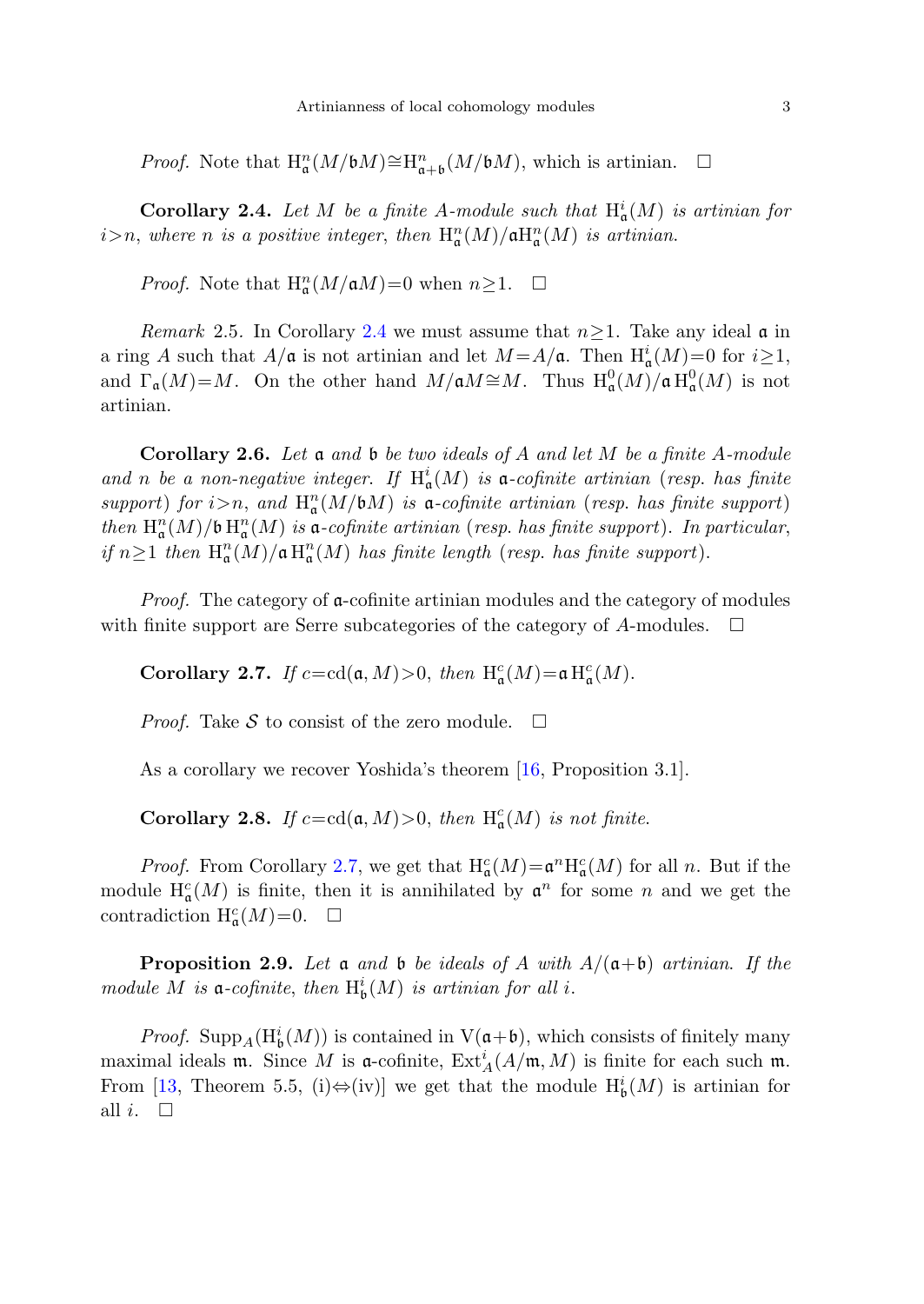<span id="page-3-0"></span>With the notation as in the introduction, the modules  $H^i_{\mathfrak{m}_0R}(H^j_{R_+}(M))$  were shown to be artinian for all i and j when dim  $R_0=1$  in [[4,](#page-8-2) Theorem 2.5(b)], or when the ideal  $R_{+}$  is principal in [\[14](#page-8-4), Proposition 2.6]. This is obtained as a special case of the following general result.

**Corollary 2.10.** Let  $\mathfrak a$  and  $\mathfrak b$  be ideals of A such that  $A/(\mathfrak a+\mathfrak b)$  is artinian. Let M be a finite module such that  $\dim M/\mathfrak{a} M \leq 1$  or  $\operatorname{cd} \mathfrak{a} = 1$ . Then  $\operatorname{H}^i_{\mathfrak{b}}(\operatorname{H}^j_{\mathfrak{a}}(M))$  is an artinian module for all i and j.

*Proof.* The modules  $H^j_\mathfrak{a}(M)$  are  $\mathfrak{a}$ -cofinite by [\[3](#page-8-12), Corollary 2.7] resp. [[13,](#page-8-6) Corollary 3.14].  $\Box$ 

In [\[5](#page-8-3), Proposition 5.10] Brodmann, Rohrer and Sazeedeh (with the notation as in the introduction) showed that  $H^1_{m_0R}(H^i_{R_+}(M))$  is artinian for all i if  $\dim R_0 \leq 2$ . They also give an example [[5,](#page-8-3) Example 5.11] where this does not hold if dim  $R_0>2$  and in [[4,](#page-8-2) Example 4.2] there is an example with dim  $R_0=2$  but where  $\Gamma_{\mathfrak{m}_0 R}(\mathrm{H}_{R_+}^2(M))$  not artinian.

In the next theorem we generalize this result.

**Theorem 2.11.** Let  $\mathfrak a$  and  $\mathfrak b$  be ideals of A such that  $A/(\mathfrak a+\mathfrak b)$  is artinian. Let M be a finite module such that  $\dim M/\mathfrak{a} M \leq 2$ . Then  $H^1_{\mathfrak{b}}(H^i_{\mathfrak{a}}(M))$  is an artinian module for all i.

*Proof.* Take  $x \in \mathfrak{b}$  outside all prime ideals  $\mathfrak{p} \supset \mathfrak{a} + \text{Ann}(M)$ , such that dim  $A/\mathfrak{p}=2$ . Then dim  $M/(\mathfrak{a}+xA)M \leq 1$ .

Consider for a fixed i the exact sequence  $[6,$  $[6,$  Proposition 8.1.2]

$$
\mathrm{H}^i_{\mathfrak{a}+xA}(M) \xrightarrow{g} \mathrm{H}^i_{\mathfrak{a}}(M) \xrightarrow{f} \mathrm{H}^i_{\mathfrak{a}}(M)_x \longrightarrow \mathrm{H}^{i+1}_{\mathfrak{a}+xA}(M).
$$

Put  $K=\text{Ker }f$  and  $L=\text{Ker }g$ . From the short exact sequence

$$
0 \longrightarrow L \longrightarrow \mathrm{H}^i_{\mathfrak{a}+xA}(M) \longrightarrow K \longrightarrow 0
$$

we get the exact sequence

$$
\mathrm{H}^1_{\mathfrak{b}}(\mathrm{H}^i_{\mathfrak{a}+xA}(M)) \longrightarrow \mathrm{H}^1_{\mathfrak{b}}(K) \longrightarrow \mathrm{H}^2_{\mathfrak{b}}(L).
$$

Since

$$
\operatorname{Supp}_A L \subset \operatorname{V}(\mathfrak{a}+xA + \operatorname{Ann} M)
$$

and dim  $(A/(\mathfrak{a}+xA+\mathrm{Ann}\,M))\leq 1$ , we get  $\mathrm{H}^2_{\mathfrak{b}}(L)=0$ . Hence  $\mathrm{H}^1_{\mathfrak{b}}(K)$  is a homomorphic image of  $\mathrm{H}^1_{\mathfrak{b}}(\mathrm{H}^i_{\mathfrak{a}+xA}(M))$ , which is artinian by Corollary [2.10.](#page-3-0) Moreover,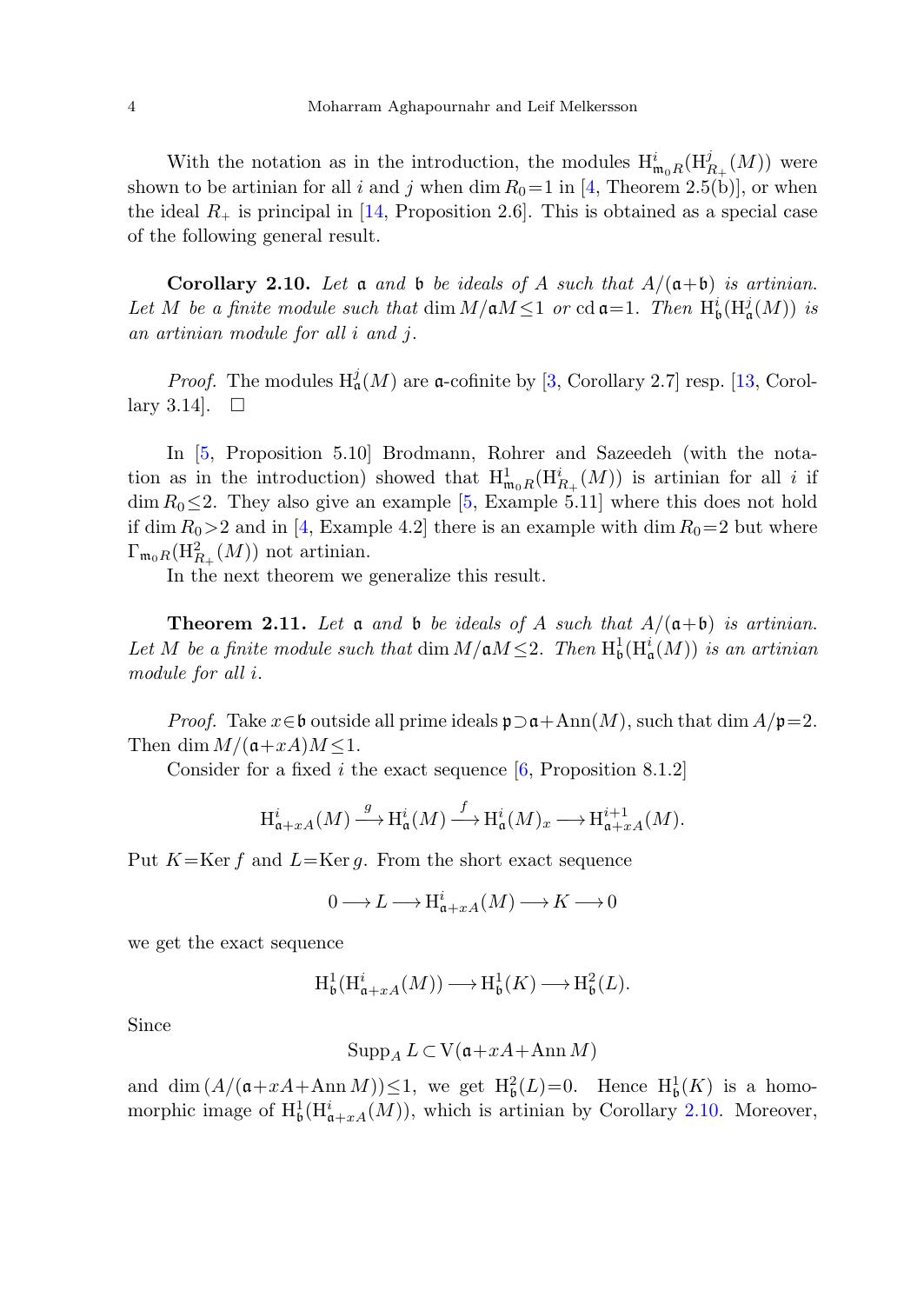$\Gamma_{\mathfrak{b}}(\text{Coker } f)$  is isomorphic to a submodule of  $\Gamma_{\mathfrak{b}}(H_{\mathfrak{a}+xA}^{i+1}(M))$ , which is artinian by Corollary [2.10](#page-3-0).

<span id="page-4-0"></span>Since we now have shown that  $H_b^1(Ker f)$  and  $\Gamma_b(Coker f)$  are artinian, we can apply [\[13](#page-8-6), Lemma 3.1] in order to deduce that the kernel of  $H_b^1(f)$  is artinian. However,  $x \in \mathfrak{b}$ , so the codomain of  $H^1_{\mathfrak{b}}(f)$ :  $H^1_{\mathfrak{b}}(H^i_{\mathfrak{a}}(M)) \to H^1_{\mathfrak{b}}(H^i_{\mathfrak{a}}(M)_x)$  is 0. Hence  $\text{Ker } H^1_{\mathfrak{b}}(f) = H^1_{\mathfrak{b}}(H^i_{\mathfrak{a}}(M)),$  which therefore is artinian.  $\Box$ 

The following lemma is a generalization of [[12,](#page-8-14) Proposition 1.8].

<span id="page-4-1"></span>**Lemma 2.12.** Let a and b be ideals of A such that  $A/(\mathfrak{a}+\mathfrak{b})$  is artinian. If M is a module such that  $\text{Supp}_A(M) \subset V(\mathfrak{a})$  and  $0: M \mathfrak{a}$  is finite, then  $\Gamma_{\mathfrak{b}}(M)$  is a-cofinite artinian.

*Proof.* The module  $0:_{\Gamma_b(M)} \mathfrak{a}$  is contained in  $0:_{M} \mathfrak{a}$  and is therefore finite. But the support of  $0:_{\Gamma_b(M)} \mathfrak{a}$  is contained in  $V(\mathfrak{a}+\mathfrak{b})$ , and therefore  $0:_{\Gamma_b(M)} \mathfrak{a}$  has finite length. Moreover,  $\text{Supp}_A(\Gamma_{\mathfrak{b}}(M)) \subset \text{Supp}_A(M) \subset V(\mathfrak{a})$ . We conclude that  $\Gamma_{\mathfrak{b}}(M)$  is  $\alpha$ -cofinite artinian, by [[13,](#page-8-6) Proposition 4.1].  $\Box$ 

**Corollary 2.13.** Let  $\mathfrak a$  and  $\mathfrak b$  be ideals of A such that  $A/(\mathfrak a+\mathfrak b)$  is artinian. If M is a module such that

$$
\operatorname{Ext}\nolimits_A^n(A/\mathfrak{a},M) \quad \text{and} \quad \operatorname{Ext}\nolimits_A^{n+1-j}(A/\mathfrak{a},\operatorname{H}\nolimits^j_{\mathfrak{a}}(M))
$$

are finite for all  $j < n$ , then  $\Gamma_{\mathfrak{b}}(\mathrm{H}_{\mathfrak{a}}^n(M))$  is  $\mathfrak{a}$ -cofinite artinian.

<span id="page-4-2"></span>*Proof.* Note that by [[2,](#page-8-15) Theorem 4.1(b)],  $\text{Hom}_A(A/\mathfrak{a}, \text{H}^n_{\mathfrak{a}}(M))$  is finite. Hence by Lemma [2.12,](#page-4-0)  $\Gamma_{\mathfrak{b}}(\mathrm{H}_{\mathfrak{a}}^n(M))$  is **a**-cofinite artinian.  $\Box$ 

Next we generalize [[15,](#page-8-5) Theorem 2.9], where it was shown that (with the notation as in the introduction) if  $\mathrm{H}^i_{R_+}(M)$  is  $R_+$ -cofinite for  $i < s$ , then  $\Gamma_{\mathfrak{m}_0R}(\mathrm{H}^i_{R_+}(M))$ is artinian for  $i < s$ .

**Corollary 2.14.** Let a and b be two ideals of A such that  $A/(\mathfrak{a}+\mathfrak{b})$  is artinian. If M is a finite module such that  $H^i_{\mathfrak{a}}(M)$  is  $\mathfrak{a}$ -cofinite for  $i < n$ , then  $\Gamma_{\mathfrak{b}}(H^i_{\mathfrak{a}}(M))$  is  $\mathfrak{a}$ -cofinite artinian for all  $i \leq n$ .

*Proof.* The hypothesis in Corollary [2.13](#page-4-1) is satisfied.  $\Box$ 

The next theorem is a generalization of  $[14,$  $[14,$  Theorem 2.2, where it is shown (with the notation as in the introduction) that  $H^1_{\mathfrak{m}_0R}(H^1_{R_+}(M))$  is artinian.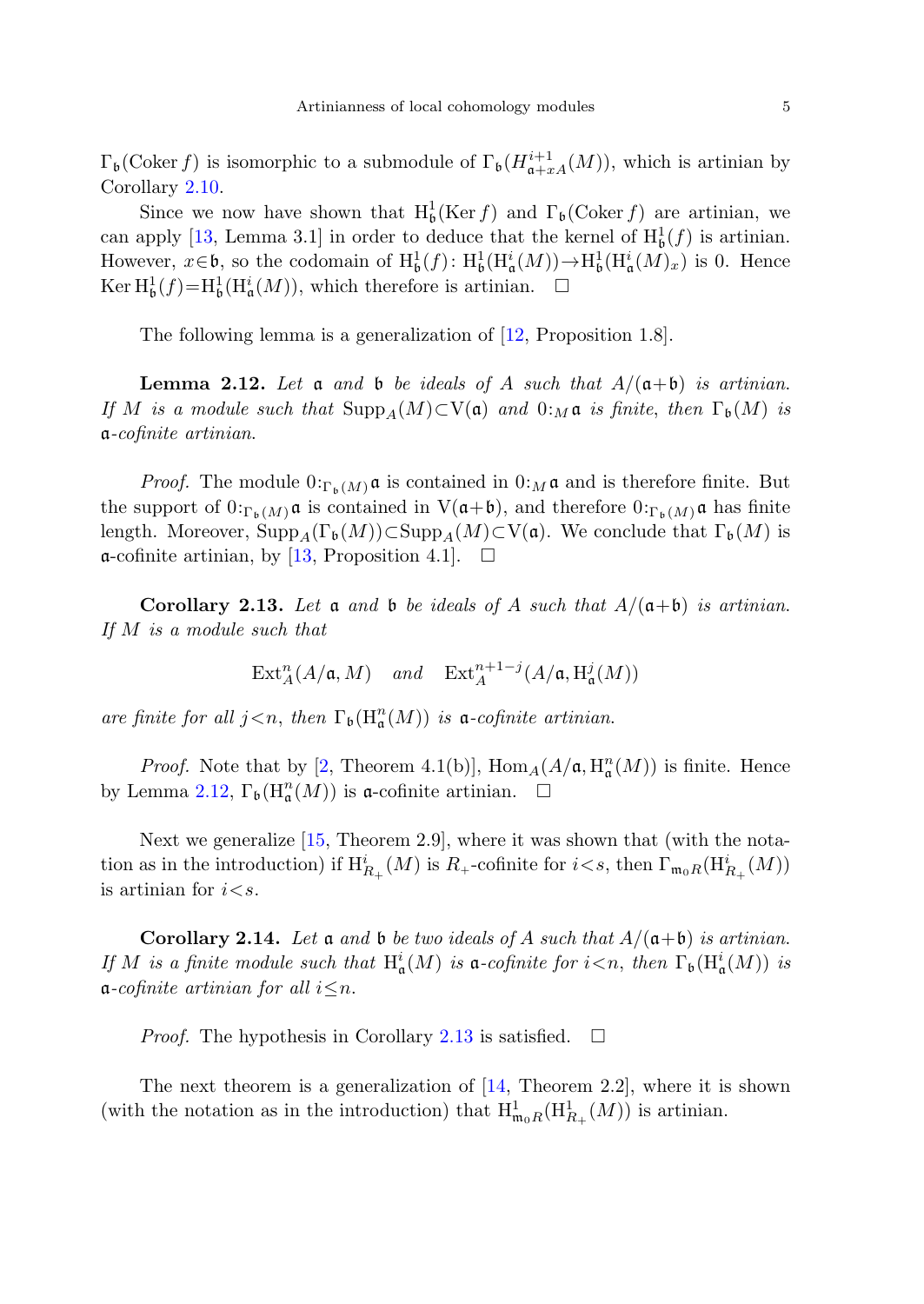**Theorem 2.15.** Let  $\mathfrak{a}$  and  $\mathfrak{b}$  be ideals of A such that  $A/(\mathfrak{a}+\mathfrak{b})$  is artinian. For each finite module M, the modules  $\Gamma_{\mathfrak{b}}(\text{H}^1_{\mathfrak{a}}(M))$  and  $\text{H}^1_{\mathfrak{b}}(\text{H}^1_{\mathfrak{a}}(M))$  are artinian.

*Proof.* Corollary [2.14](#page-4-2) with  $n=1$  implies that  $\Gamma_{\mathfrak{b}}(\mathrm{H}_{\mathfrak{a}}^1(M))$  is artinian. We may assume that  $\Gamma_a(M)=0$ , so there is an M-regular element x in a. From the exact sequence  $0 \rightarrow M \stackrel{x}{\rightarrow} M \rightarrow M/xM \rightarrow 0$ , we get the exact sequence

$$
0 \longrightarrow \Gamma_{\mathfrak{a}}(M/xM) \longrightarrow \mathrm{H}_{\mathfrak{a}}^{1}(M) \xrightarrow{f} \mathrm{H}_{\mathfrak{a}}^{1}(M) \longrightarrow \mathrm{H}_{\mathfrak{a}}^{1}(M/xM),
$$

where the map f is defined as multiplication with x on  $H^1_{\mathfrak{a}}(M)$ .

We get

$$
\mathrm{H}^1_{\mathfrak{b}}(\mathrm{Ker}\, f) \cong \mathrm{H}^1_{\mathfrak{b}}(\Gamma_{\mathfrak{a}}(M/xM)) \cong \mathrm{H}^1_{\mathfrak{a}+\mathfrak{b}}(\Gamma_{\mathfrak{a}}(M/xM)),
$$

which is artinian. We also get the exact sequence

$$
0 \longrightarrow \Gamma_{\mathfrak{b}}(\operatorname{Coker} f) \longrightarrow \Gamma_{\mathfrak{b}}(\mathrm{H}^1_{\mathfrak{a}}(M/xM)).
$$

Since  $\Gamma_{\mathfrak{b}}(\mathrm{H}^1_{\mathfrak{a}}(M/xM))$  is artinian by Corollary [2.14,](#page-4-2)  $\Gamma_{\mathfrak{b}}(\mathrm{Coker}\,f)$  is artinian. We use [\[13](#page-8-6), Lemma 3.1] with  $S=\Gamma_{\mathfrak{b}}(-)$  and  $T=\mathrm{H}^1_{\mathfrak{b}}(-)$  to conclude that  $\mathrm{Ker}\,\mathrm{H}^1_{\mathfrak{b}}(f)$  is artinian. But  $H^1_{\mathfrak{b}}(f)$  is multiplication by the element  $x \in \mathfrak{a}$  on  $H^1_{\mathfrak{b}}(H^1_{\mathfrak{a}}(M))$ . Again using [\[13](#page-8-6), Lemma 3.1], we conclude that  $\mathrm{H}^1_{\mathfrak{b}}(\mathrm{H}^1_{\mathfrak{a}}(M))$  is artinian.  $\Box$ 

Recall that the *arithmetic rank*,  $ara(\mathfrak{a})$ , of an ideal  $\mathfrak{a}$  in a noetherian ring A is defined as the least number of elements of A required to generate an ideal with the same radical as a.

<span id="page-5-0"></span>In [[14,](#page-8-4) Theorem 2.3] it was shown that (with the notation given in the introduction) if  $\text{ara}(R_+) = 2$ , then for  $i \geq 0$ , the module  $\text{H}^i_{\mathfrak{m}_0R}(\text{H}^2_{R_+}(M))$  is artinian if and only if  $\mathrm{H}^{i+2}_{\mathfrak{m}_0R}(\mathrm{H}^1_{R_+}(M))$  is artinian. Before we state and prove a result of this kind in general form, we need a homological lemma, which might also have independent interest.

**Lemma 2.16.** Let  $\{T^i\}_{i=0}^{\infty}$  be a strongly connected sequence of functors between the abelian categories  $A$  and  $B$  and let  $S$  be a Serre subcategory of  $B$ . Suppose  $f: L \rightarrow M$  is a morphism in A and i is a positive integer such that

Ker  $T^{i+1}f$ , Ker  $T^if$ , Coker  $T^if$  and Coker  $T^{i-1}f$ 

are all in S. Then  $T^{i+1}$ (Ker f) is in S if and only if  $T^{i-1}$ (Coker f) is in S.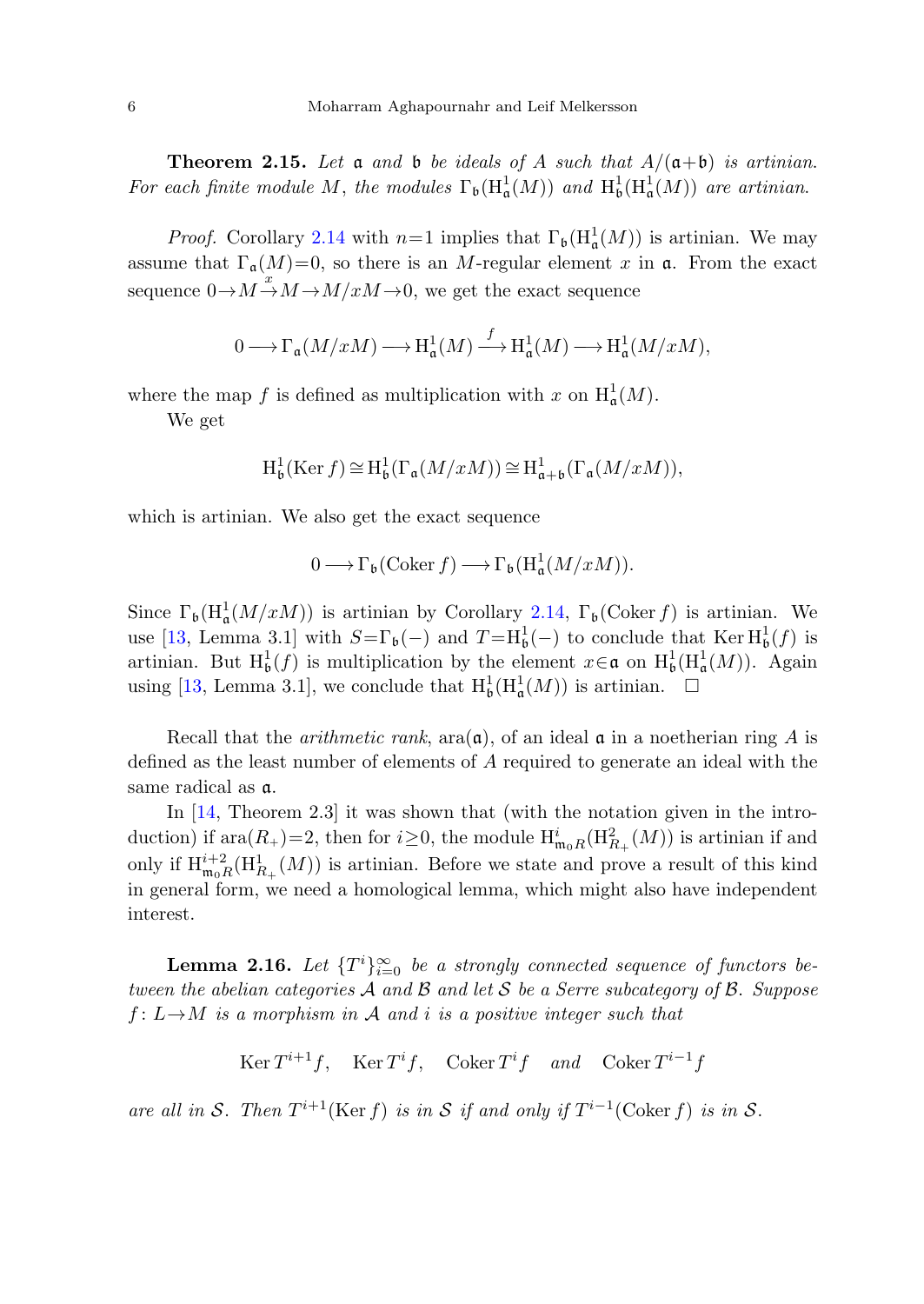*Proof.* Factorize f as  $f = h \circ g$ , where  $0 \to K \to L \to I \to 0$  and  $0 \to I \to M \to C \to 0$ are exact. Thus there are exact sequences

$$
T^{i-1}I\xrightarrow{T^{i-1}h}T^{i-1}M\longrightarrow T^{i-1}C\longrightarrow T^{i}I\xrightarrow{T^{i}h}T^{i}M
$$

and

$$
T^i L \xrightarrow{T^i g} T^i I \longrightarrow T^{i+1} K \longrightarrow T^{i+1} L \xrightarrow{T^{i+1} g} T^{i+1} I.
$$

Hence we get the exact sequences

$$
0 \longrightarrow \operatorname{Coker} T^{i-1}h \longrightarrow T^{i-1}C \longrightarrow \operatorname{Ker} T^i h \longrightarrow 0
$$

and

$$
0 \longrightarrow \operatorname{Coker} T^i g \longrightarrow T^{i+1} K \longrightarrow \operatorname{Ker} T^{i+1} g \longrightarrow 0.
$$

From the compositions  $T^j f = T^j h \circ T^j g$ , where j is i–1, i or i+1, we get the exact sequences

$$
\text{Coker } T^{i-1}f \longrightarrow \text{Coker } T^{i-1}h \longrightarrow 0,
$$
  
 
$$
\text{Ker } T^if \longrightarrow \text{Ker } T^ih \longrightarrow \text{Coker } T^ig \longrightarrow \text{Coker } T^if
$$

and

$$
0 \longrightarrow \operatorname{Ker} T^{i+1}g \longrightarrow \operatorname{Ker} T^{i+1}f.
$$

Applying our hypothesis we get that Coker  $T^{i-1}h$  and Ker  $T^{i+1}g$  are in S. Moreover we get that  $\text{Ker } T^i h$  is in S if and only if Coker  $T^i g$  is in S. Comparing this with the two exact sequences we have previously obtained, we conclude that  $T^{i-1}C$  is in S if and only if Ker  $T^{i}h$  is in S, and  $T^{i+1}K$  is in S if and only if Coker  $T^i g$  is in S. Summing up,  $T^{i-1}C$  is in S precisely when  $T^{i+1}K$  is.  $\Box$ 

**Theorem 2.17.** Let  $\mathfrak a$  and  $\mathfrak b$  be two ideals of A such that  $A/(\mathfrak a+\mathfrak b)$  is artinian. Assume that  $\text{ara}(\mathfrak{a})=2$  and that M is a finite A-module. Then for a given  $i>0$ , the module  $\text{H}_{\mathfrak{b}}^{i-1}(\text{H}_{\mathfrak{a}}^2(M))$  is artinian if and only if the module  $\text{H}_{\mathfrak{b}}^{i+1}(\text{H}_{\mathfrak{a}}^1(M))$  is artinian.

*Proof.* We may assume that  $\Gamma_{\mathfrak{a}}(M)=0$ . Then  $\mathfrak{a}$  can be generated by two Mregular elements x and y,  $[11, \text{ Exercise } 16.8]$  $[11, \text{ Exercise } 16.8]$ . Therefore there is an exact sequence [\[6](#page-8-13), Proposition 8.1.2]

$$
0 \longrightarrow \mathrm{H}^1_{\mathfrak{a}}(M) \longrightarrow \mathrm{H}^1_{xA}(M) \stackrel{f}{\longrightarrow} \mathrm{H}^1_{xA}(M_y) \longrightarrow \mathrm{H}^2_{\mathfrak{a}}(M) \longrightarrow 0.
$$

In order to apply Lemma [2.16,](#page-5-0) we prove that  $\text{Ker H}^j_{\mathfrak{b}}(f)$  and  $\text{Coker H}^j_{\mathfrak{b}}(f)$  are artinian for all  $j$ .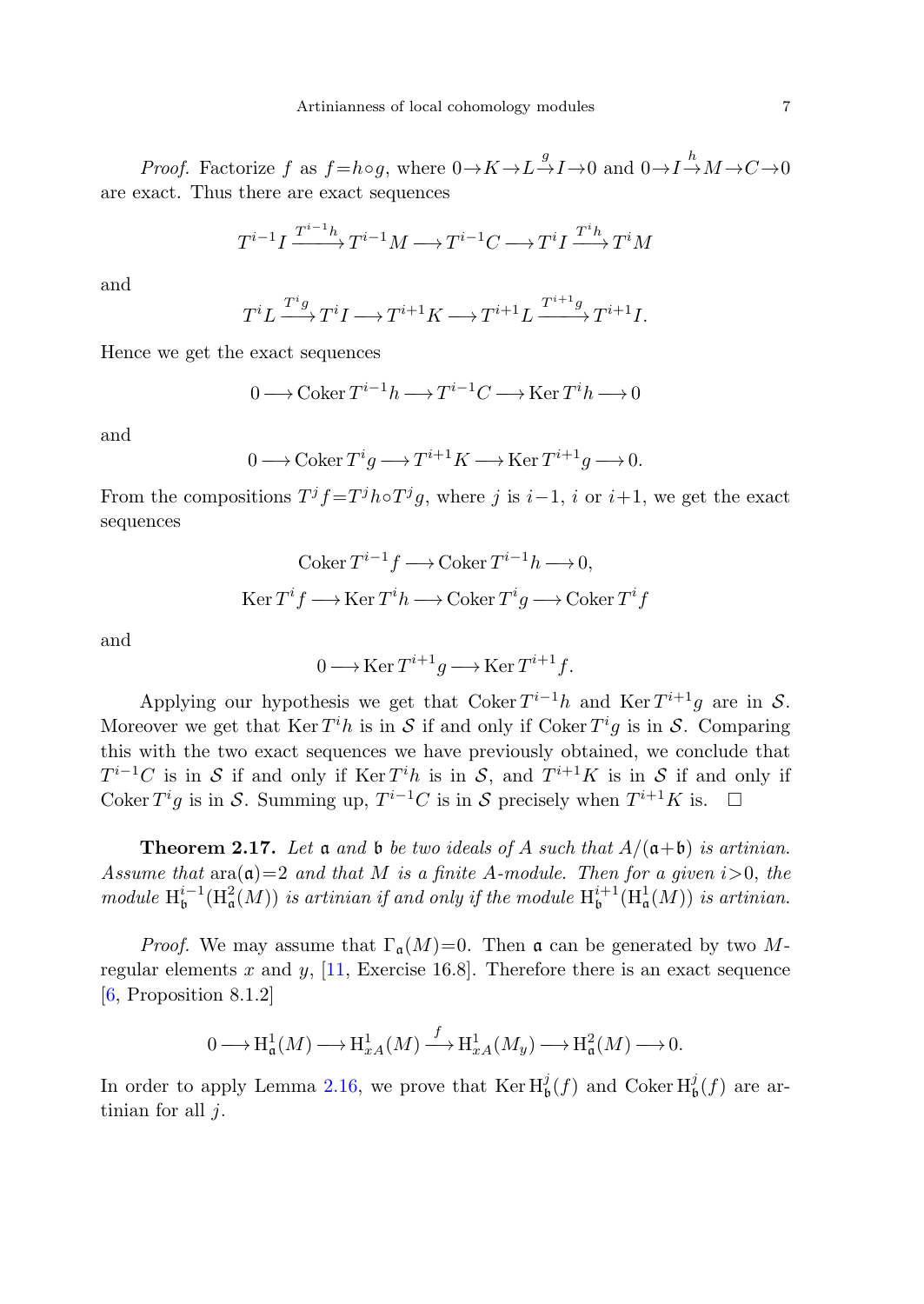By  $[6,$  $[6,$  Proposition 8.1.2], there is an exact sequence

$$
\text{H}^j_{\mathfrak{b}+yA}(\text{H}^1_{xA}(M)) \longrightarrow \text{H}^j_{\mathfrak{b}}(\text{H}^1_{xA}(M)) \xrightarrow{\text{H}^j_{\mathfrak{b}}(f)} \text{H}^j_{\mathfrak{b}}(\text{H}^1_{xA}(M)_y) \longrightarrow \text{H}^{j+1}_{\mathfrak{b}+yA}(\text{H}^1_{xA}(M)).
$$

The outer modules are artinian, by Corollary [2.10.](#page-3-0) Hence  $\text{Ker } H^j_{\mathfrak{b}}(f)$  and Coker  $H_b^j(f)$  are artinian for all j.  $\Box$ 

We now extend [[14,](#page-8-4) Proposition 2.8], where it was shown (for notation see the introduction) that if dim  $R_0 = d$  and  $H_{R_+}^i(M) = 0$  for all  $i > c$ , then  $H_{m_0R}^d(H_{R_+}^c(M))$ is artinian. We will now again use Lemma [2.16](#page-5-0) in our proof.

**Theorem 2.18.** Let  $\mathfrak a$  and  $\mathfrak b$  be two ideals of A such that  $A/(\mathfrak a+\mathfrak b)$  is artinian. Let M be a finite A-module and n be a non-negative integer such that  $H^j_\mathfrak{a}(M)=0$  for all j>n. If dim  $A/\mathfrak{a} = d$ , then the modules  $H^d_{\mathfrak{b}}(H^n_{\mathfrak{a}}(M))$  and  $H^{d-1}_{\mathfrak{b}}(H^n_{\mathfrak{a}}(M))$  are artinian. Moreover  $H^{d-2}_\mathfrak{b}(H^n_\mathfrak{a}(M))$  is an artinian module if and only if  $H^d_\mathfrak{b}(H^{n-1}_\mathfrak{a}(M))$ is artinian.

*Proof.* Since  $\dim A/\mathfrak{a} = d$ ,  $H^j_{\mathfrak{b}}(X) = 0$  for all  $j > d$  and each A-module X with  $\mathrm{Supp}_A(X) \subset V(\mathfrak{a})$ . Hence if  $X' \to X \to X'' \to 0$  is an exact sequence, where the modules have support in  $V(\mathfrak{a})$ , then the sequence  $H^d_{\mathfrak{b}}(X') \to H^d_{\mathfrak{b}}(X) \to H^d_{\mathfrak{b}}(X'') \to 0$  is exact.

Let  $0 \to M \to E^0 \to^0 \to E^1 \to^0 E^2 \to \dots$  be a minimal injective resolution of M. The modules  $\Gamma_{\mathfrak{a}+\mathfrak{b}}(E^i)$  are artinian, since they are finite direct sums of modules of the form  $E(A/\mathfrak{m})$ , where  $\mathfrak{m}$  is a maximal ideal containing  $\mathfrak{a}+\mathfrak{b}$ .

Let  $L = \text{Ker } \partial^n$  and  $N = \text{Ker } \partial^{n-1}$ . Since  $H^j_\mathfrak{a}(M) = 0$  for  $j > n$ ,

$$
0 \longrightarrow \Gamma_{\mathfrak{a}}(L) \longrightarrow \Gamma_{\mathfrak{a}}(E^n) \longrightarrow \Gamma_{\mathfrak{a}}(E^{n+1}) \longrightarrow \dots
$$

is an injective resolution of  $\Gamma_{\mathfrak{a}}(L)$ . For each j, the module  $H^j_{\mathfrak{b}}(\Gamma_{\mathfrak{a}}(L))$  is a subquotient of  $\Gamma_{\mathfrak{a}+\mathfrak{b}}(E^{n+j})$  and is therefore an artinian module. Also the modules  $H^i_{\mathfrak{b}}(\Gamma_{\mathfrak{a}}(E^{n-1})$  are artinian for all *i*, actually zero for *i*>0.

Thus we can apply Lemma [2.16](#page-5-0) to the exact sequence

$$
0 \longrightarrow \Gamma_{\mathfrak{a}}(N) \longrightarrow \Gamma_{\mathfrak{a}}(E^{n-1}) \xrightarrow{f} \Gamma_{\mathfrak{a}}(L) \longrightarrow \mathrm{H}_{\mathfrak{a}}^n(M) \longrightarrow 0.
$$

Consequently, for each i the module  $H^i_{\mathfrak{b}}(H^n_{\mathfrak{a}}(M))$  is artinian if and only if the module  $\mathrm{H}^{i+2}_\mathfrak{b}(\Gamma_\mathfrak{a}(N))$  is artinian. Since the latter module even vanishes if  $i=d$  or  $i=d-1$ , we conclude that the former is artinian if  $i=d$  or  $i=d-1$ .

The exact sequence  $\Gamma_{\mathfrak{a}}(E^{n-2}) \to \Gamma_{\mathfrak{a}}(N) \to \text{H}^{n-1}_{\mathfrak{a}}(M) \to 0$  gives the exact sequence  $\mathrm{H}^d_{\mathfrak{b}}(\Gamma_{\mathfrak{a}}(E^{n-2})) \to \mathrm{H}^d_{\mathfrak{b}}(\Gamma_{\mathfrak{a}}(N)) \to \mathrm{H}^d_{\mathfrak{b}}(\mathrm{H}^{n-1}_{\mathfrak{a}}(M)) \to 0$ , by the right exactness of  $\mathrm{H}^d_{\mathfrak{b}}(-)$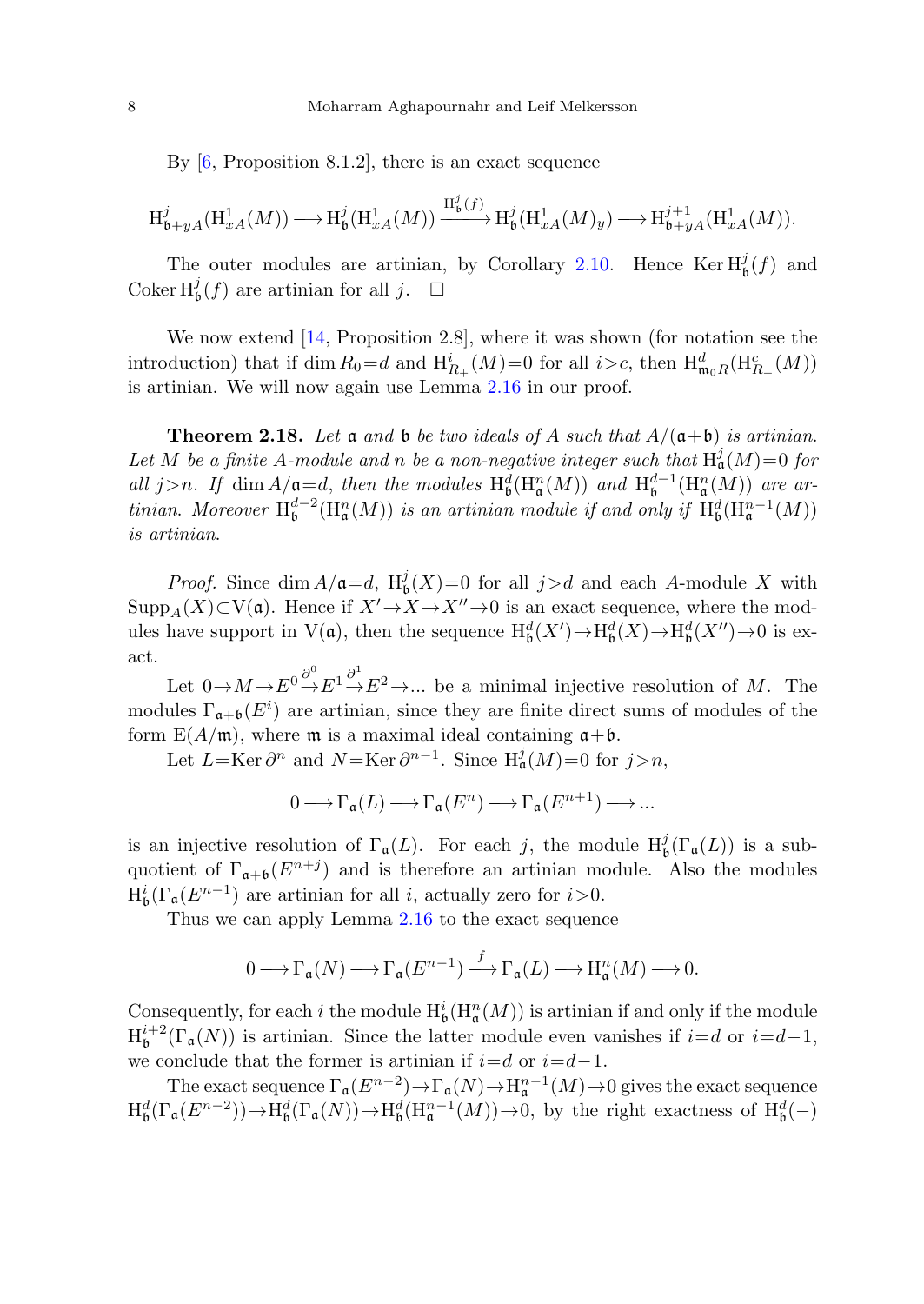<span id="page-8-15"></span><span id="page-8-10"></span>on modules with support at  $V(\mathfrak{a})$ . Since the first module is artinian the next two modules are artinian simultaneously. However we showed above that  $H_b^d(\Gamma_a(N))$  is artinian if and only if the module  $\mathrm{H}^{d-2}_{\mathfrak{b}}(\mathrm{H}^n_{\mathfrak{a}}(M))$  is artinian.  $□$ 

Acknowledgement. We thank the referee for the careful reading of our paper.

## **References**

- <span id="page-8-12"></span><span id="page-8-3"></span><span id="page-8-2"></span>1. Aghapournahr, M. and Melkersson, L., Local cohomology and Serre subcategories, J. Algebra **320** (2008), 1275–1287.
- <span id="page-8-13"></span>2. Aghapournahr, M. and Melkersson, L., A natural map in local cohomology, Ark. Mat. **48** (2010), 243–251.
- 3. Bahmanpour, K. and Naghipour, R., Cofiniteness of local cohomology for ideals of small dimension, J. Algebra **321** (2009), 1997–2011.
- <span id="page-8-0"></span>4. Brodmann, M., Fomasoli, S. and Tajarod, R., Local cohomology over homogeneous rings with one-dimensional local base ring, Proc. Amer. Math. Soc. **131** (2003), 2977–2985.
- <span id="page-8-9"></span><span id="page-8-7"></span>5. Brodmann, M., Rohrer, F. and Sazeedeh, R., Multiplicities of graded components of local cohomology modules, J. Pure Appl. Algebra **197** (2005), 249–278.
- <span id="page-8-8"></span>6. Brodmann, M. P. and Sharp, R. Y., Local Cohomology: An Algebraic Introduction with Geometric Applications, 2nd ed., Cambridge University Press, Cambridge. 2013.
- <span id="page-8-14"></span><span id="page-8-1"></span>7. Bruns, W. and Herzog, J., Cohen–Macaulay Rings, Revised ed., Cambridge University Press, Cambridge, 1998.
- 8. Delfino, D. and Marley, T., Cofinite modules and local cohomology, J. Pure Appl. Algebra **121** (1997), 45–52.
- <span id="page-8-6"></span>9. Hartshorne, R., Affine duality and cofiniteness, Invent. Math. **9** (1970), 145–164.
- <span id="page-8-4"></span>10. Huneke, C. and Koh, J., Cofiniteness and vanishing of local cohomology modules, Math. Proc. Cambridge Philos. Soc. **110** (1991), 421–429.
- <span id="page-8-5"></span>11. Matsumura, H., Commutative Ring Theory, Cambridge University Press, Cambridge, 1986.
- <span id="page-8-11"></span>12. Melkersson, L., Properties of cofinite modules and applications to local cohomology, Math. Proc. Cambridge Philos. Soc. **125** (1999), 417–423.
- 13. Melkersson, L., Modules cofinite with respect to an ideal, J. Algebra **285** (2005), 649–668.
- 14. Sazeedeh, R., Finiteness of graded local cohomology modules, J. Pure Appl. Algebra **212** (2008), 275–280.
- 15. Sazeedeh, R., Artinianness of graded local cohomology modules, Proc. Amer. Math. Soc. **135** (2007), 2339–2345.
- 16. Yoshida, K. I., Cofiniteness of local cohomology modules for ideals of dimension one, Nagoya Math. J. **147** (1997), 179–191.